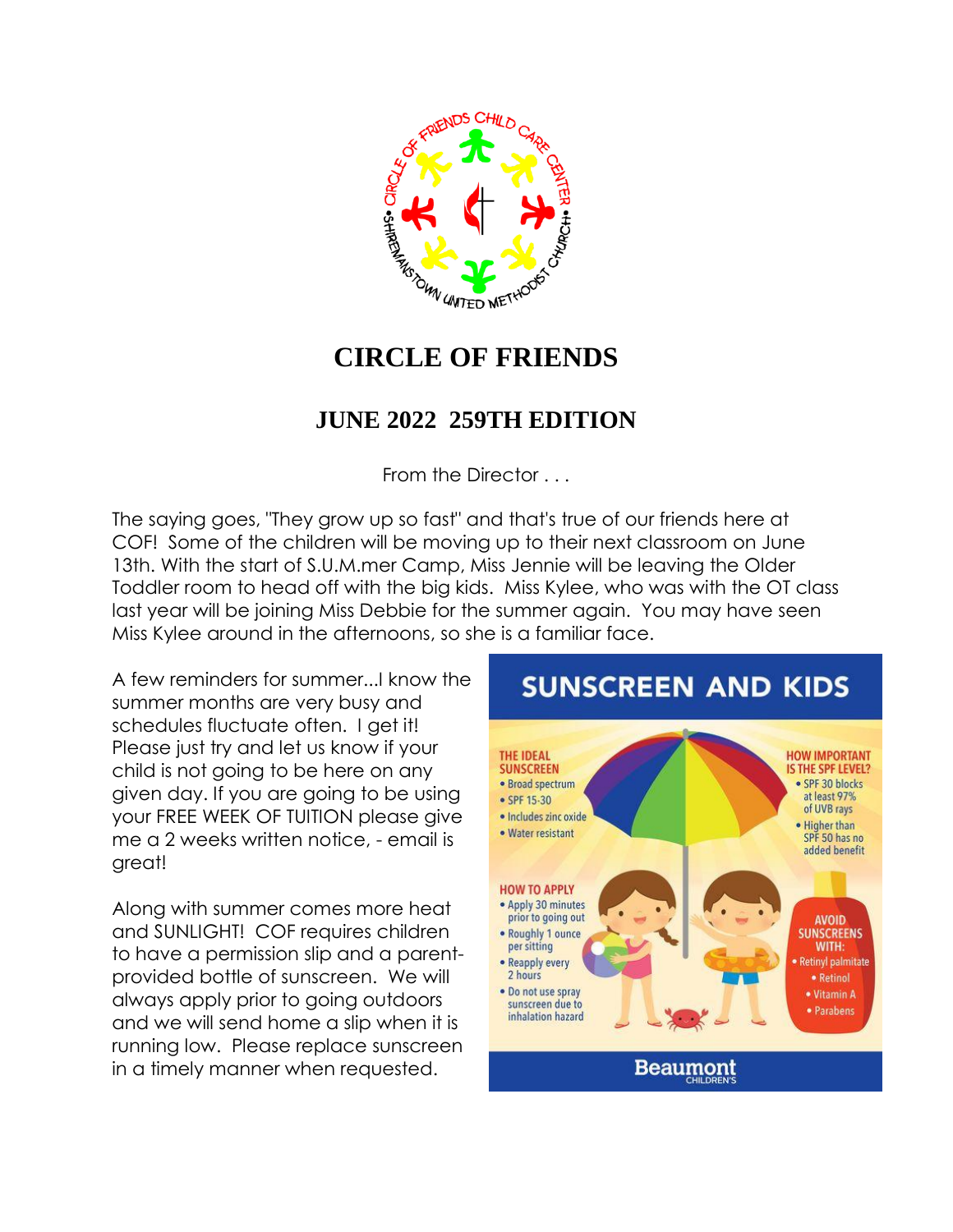One more special announcement...we have a new full time staff member joining us, Miss Sarah! Miss Sarah is actually graduate of COF and is joining Miss Amy in the Young Toddler class as Miss Kelly is going to serve another summer as a camp counselor. Please introduce yourself and give Miss Sarah a warm welcome!

Stay safe and enjoy the summer!

#### **MANNERS MATTER**

06/06/22 - When offered food, take only your fair share 06/13/22 - When meeting new people, shake hands and repeat their names 06/20/22 - Do not show disrespect with gestures 06/27/22 - Belching and flatulence are private

**THEMES: Staff Birthday**

- **•** Sensational Summer
- Father's Dav
- VBS (pre-School/Pre-K)& Toddler's Choice
- Independence Day

### **Special Events: Mark your calendars!!**

June 13th- Move up Day/S.U.M.mer Camp starts June 19th - Father's Day July 4th - CLOSED for Independence Day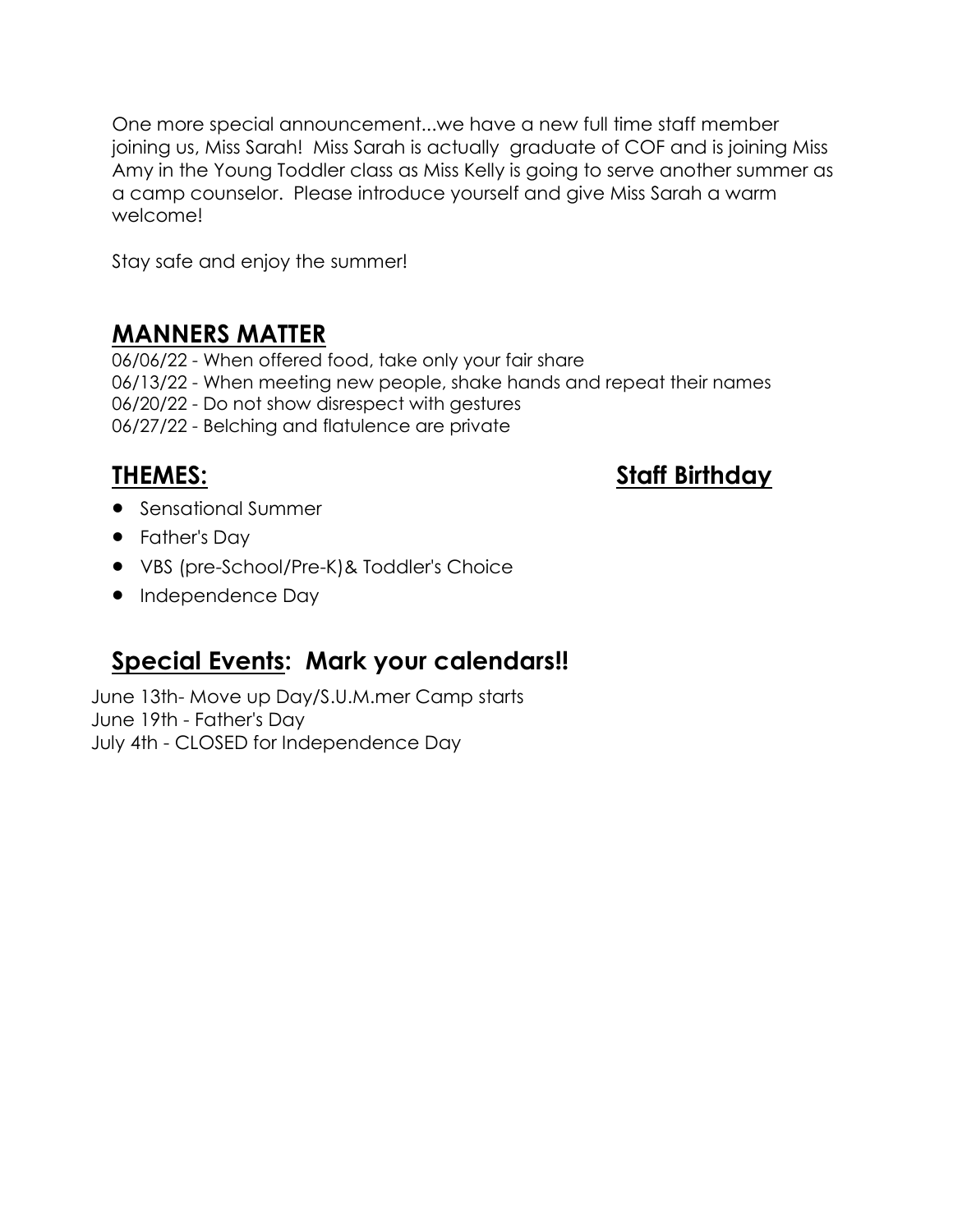# **MISS KAREN AND MISS JILL'S INFANTS**

Now that it's summer, we are saying goodbye to Kayleigh and Levi as they move up to the Young Toddler room. We are also welcoming 2 new babies to our room.



Conrad is 3 months old; and Teddy is 7 months old. Everyone has been enjoying doing art, listening to stories, and dancing to music. We try to get outside for a walk as often as possible.

While it's fun to be outside with your child, it also takes extra vigilance to keep things safe for baby and vice versa! One of the hints that we'd like to pass along, is the use of a child's empty hard plastic wading pool. Infants that aren't crawling yet can play in there. It works good for outdoor eating too. If they have something messy like watermelon, you can just hose out the mess! Just don't put sand in it, because they will eat it.

Another helpful thing that we wanted to pass along is some interesting information for parents of pre-reading children. It's called Every Child Ready to Read. The website is: [everychildreadytoread.org.](http://everychildreadytoread.org/) There are 6 pre-reading skills that children need in order to learn to read. Believe it or not, you can start helping your child start to learn these skills starting right after birth! Libraries are a great resource any time, but especially in the summer. Check with your local library for kids activities. The Librarians are always there to help you find just what you need to help you and your child. Check it out!

We hope all the Mom's had a great Mother's Day, and we wish the Dad's a happy Father's Day! Don't miss our Independence Day Parade. It's right around the corner. Have a fun summer!

# **MISS KELLY AND MISS AMY'S YOUNG TODDLERS**



Happy June and here's to the beginning of summer! Summer is Miss Kelly's favorite season, but it sure does fill up with lots of trips and activities!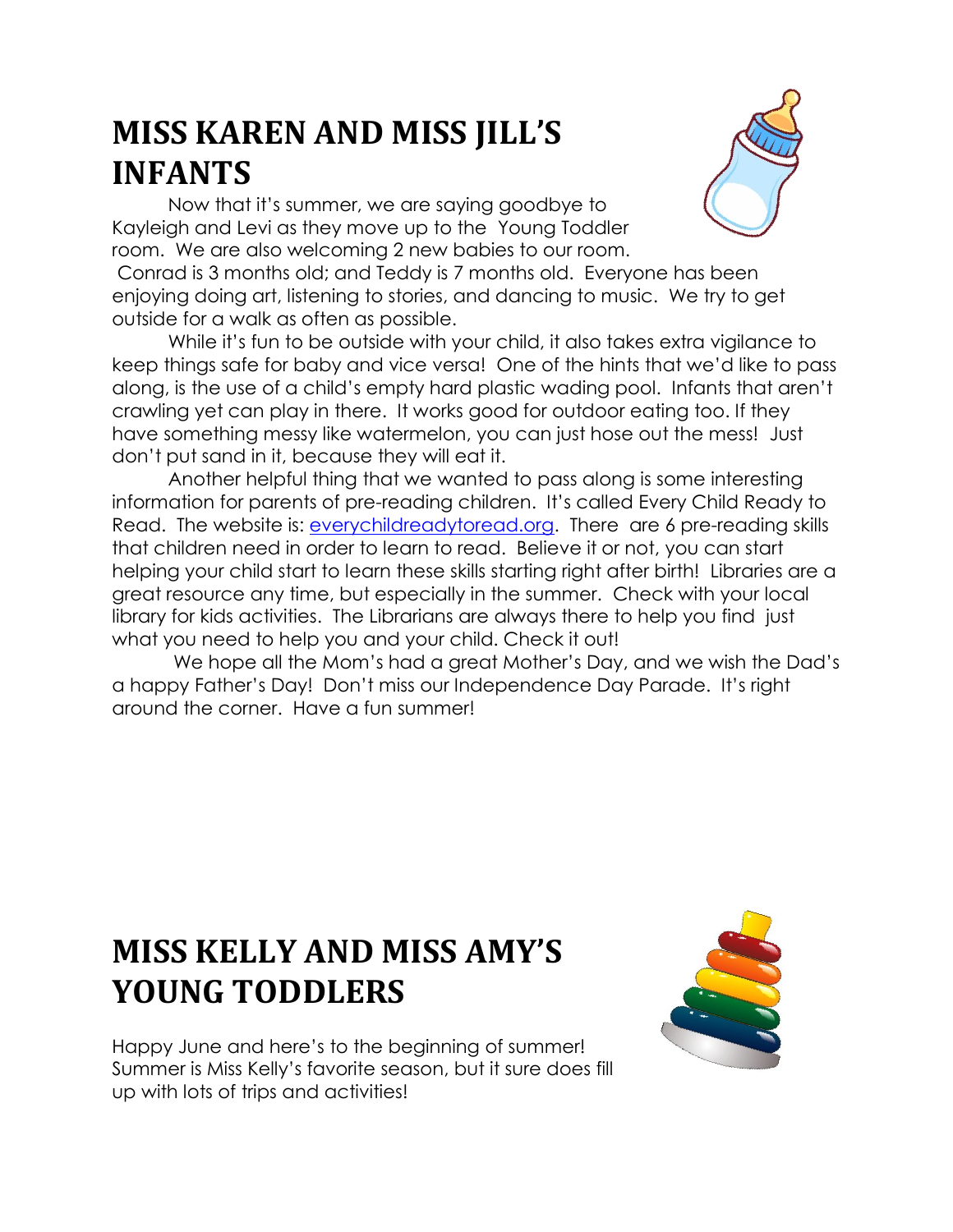This month there is be a few changes to the Young Toddler room. First, Hannah and Caymi will be moving up to the Older Toddler class. As we say good-bye to those friends, we welcome two more: Kayleigh and Levi from the Infant room. The move-up date for these friends will be Monday, June 13th. Monday, June 13<sup>th</sup> is also the first day of S.U.M.mer Camp and that day Miss Kelly will switch over to the gym to be a counselor for that. Taking Miss Kelly's place will be Miss Sarah. Miss Sarah used to attend Circle of Friends way back when, so she is very familiar with the center. This may date us, but Miss Kelly remembers Miss Sarah from her first summer as a camp counselor. Miss Sarah will join us on Wednesday, June 8<sup>th</sup> to get a lay of the land and meet the kiddos before Miss Kelly heads to camp the next Monday. Please make Miss Sarah feel welcome and say hi when you see her around!

In June, we will be learning about Summer, Father's Day, and Independence Day. The third week of June, the older kids have VBS so the theme for us is "Toddler's Choice". Can't wait to see what Miss Amy has planned for that week!

With the summer, comes the heat. Just another reminder to check your child's extra clothes bag to see if the clothing in there is seasonally appropriate (and the right size). We will try to go through them ourselves in the coming weeks, but if you want to ask to check it out one morning at drop off, that will help us out! We will also be sunscreening your kiddos every morning. (Also, thank you to everyone for returning the sunscreen permission slips back very quickly!) We know that summers can get crazy, but we ask parents, if you bring your child in after 8:45am, to please make sure your child has already been sunscreened. Thank you!

Our Star of the Month for June is Tyler. (This will be our last Star of the Month until September when we will pick it back up again). Tyler has an older sister who also went through our center, his Mimi was a director for 20 years, and his great aunt is one of our Infant room teachers. It's safe to say that Tyler is a legacy here. Tyler is a very serious kiddo, so when one of his teachers can get the smile and laugh out of him, it's all the more satisfying. As serious as he can be, he loves to play and be silly with his friends. He and the other boys especially seem to always be getting themselves into goofy situations. He loves the kitchen and can't wait for his turn in art. He will be missed when he moves up in August.

As always, please feel free to stop one of us and ask any questions you may have. Take care and have an amazing summer!!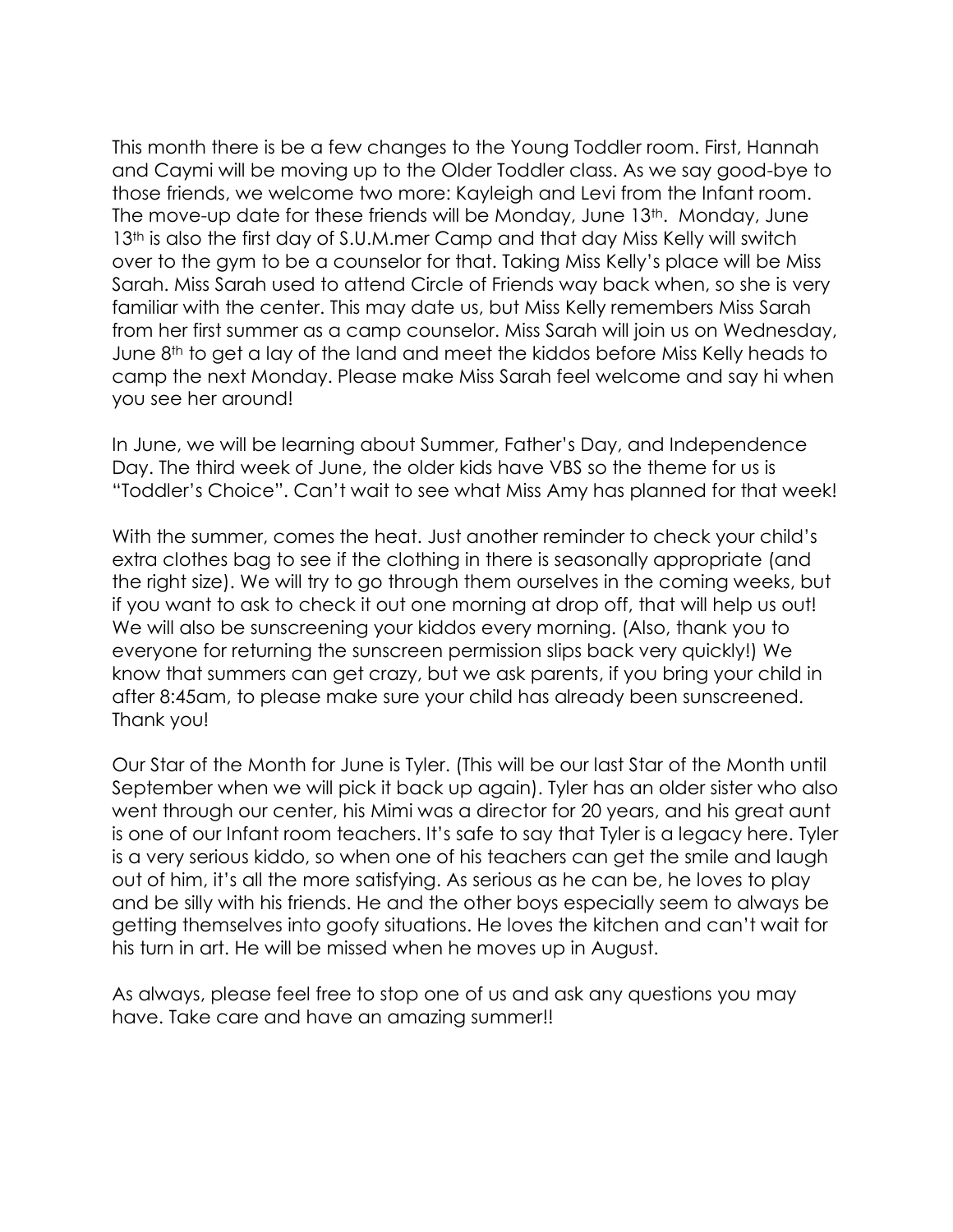# **MISS DEBBIE AND MISS JENNIE'S OLDER TODDLERS**

#### **Focuses**

Black

Understand three prepositions

Stand on one foot for a few seconds, hopping

String beads

Demonstrate more independence

Learning a new prayer Hello toddler families, We hope everyone is looking forward to the summer since its fast approaching!! There will be a few changes this month. First, Miss Jennie will be leaving to go be with our summer camp kids and Miss Kylee will be with Miss Debbie till Miss Jennie comes back in August. Hannah and Caymi will be joining our room on June 13th, our friend Elli will be leaving for the summer and our friend Maddie will be joining Miss Shelli's room. Some older friends will get a chance to visit the Pre-School class on a rotation schedule.

 During the summer months our schedule is a little more relaxed. We will be spending more time outside playing and doing different theme related activities. We will have water day once a week starting June 16th (Thursday) and every Thursday after for the rest of the summer. More information on what your child needs will come home soon.

 Our star this month is Rosalie. She told us that her favorite colors are purple and pink and her favorite animal is an elephant. She likes to sing The Baseball song at circle time and play with her popper at home. Her favorite things to eat are pizza and she snacks on donuts. At home she watches Sleeping Beauty and Daniel Tiger with her sister, Sabrina.

 As a reminder, please make sure your child has weather appropriate extra clothes here now that the weather is getting warmer. If you're not sure, please ask at drop of or pick up time. If your child is coming in after 8:45 in the morning, please sunscreen them before coming to daycare. Thank you!

Have a great Summer!

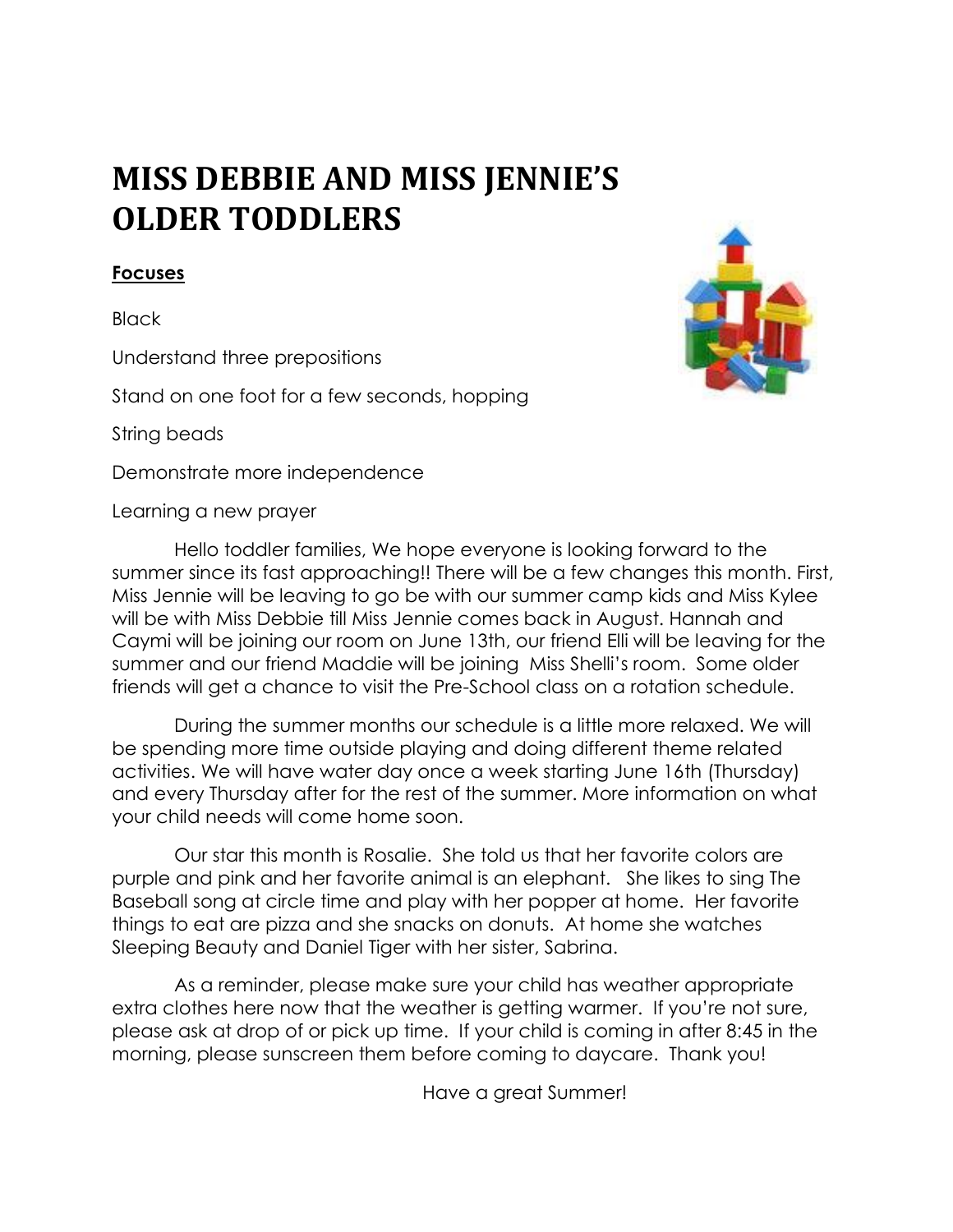# **MISS SHELLI'S PRESCHOOL**

#### **Focuses**

Mental – Letters Y and Z / color yellow / number 10 / triangle and heart review

Physical- Catching balls / lacing

Emotional- Taking care of things that we are responsible for / Feeling proud of our accomplishments

Social- Helping with chores

Spiritual- The man who remembered / Bartimaeus / Zaccheus / two small coins

Happy June and happy summer!

 It is hard to believe that the summer session is upon us, and that all of my preschoolers will soon be the new pre-kindergarten class!

We have been enjoying our last few months together. We have also been trying to spend a lot more time outside, now that the warmer weather is here!

 With the warmer weather also comes water day! Our first class water day is planned for Friday, June 24th. Please refer to the paper that you will receive when preparing your child for water day. I would like to remind everyone that if your child comes on a water day unprepared, that they will still have to stay with our class, but will not be able to participate in water play.

 If you are not sure of the weather on a water day, please make sure that your child is still prepared, just in case the day still works out.

 Thank you to everyone who helped their child prepare their costumes for fairy tale and nursery rhyme dress up day!

 Along with water day, and Father's day, June is also vacation Bible school month here at Circle of Friends! Our class will be participating in VBS Monday through Thursday mornings from June 20th through June 23rd. Bible school begins at 9:00 on each of those mornings. Please have your child here by 8:45 on Bible school mornings, so that our class is prepared to begin at 9:00.

 Please DO NOT pack a heat-up in your child's lunch during Bible school week. Please also supply and drink, napkin and any needed utensils. Thank you!

 Our star of the month for June is Caleb! Caleb's favorite color is blue and he likes to eat chicken nuggets! He enjoys singing the "Paw Patrol" song

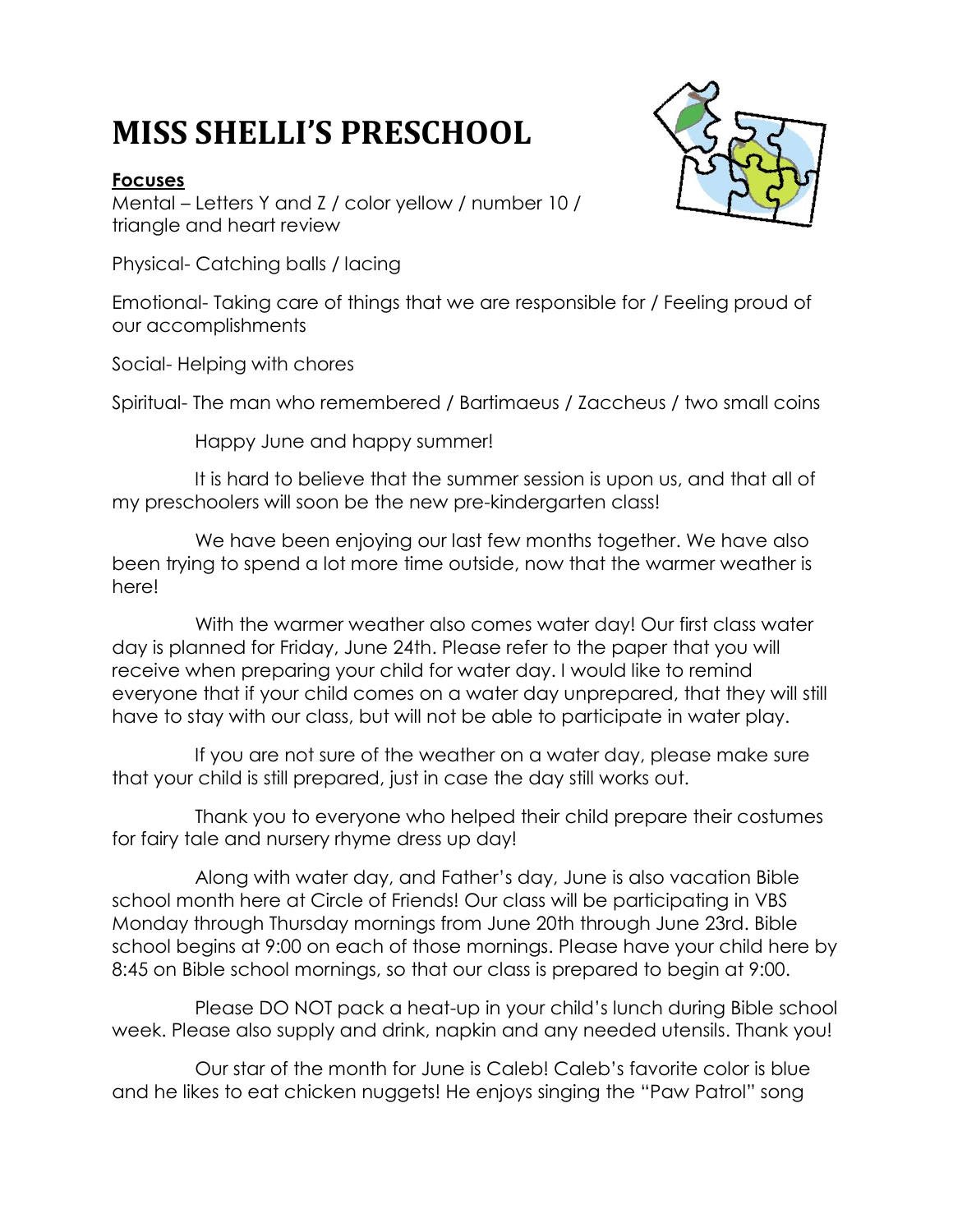and reading "Paw Patrol" books! Caleb's favorite activity is playing outside with balls. He would like to say "Happy Birthday" to his twin sister Brynlee! They will celebrate their 4th birthday on June 6th!

 Have a great month and a happy Father's Day!!!!!!!!!!!!!!!!!

## **MISS CATHY'S PRE-KINDERGARTEN**



Hello from Prek! Can you believe we're almost into summer?

 I would like to thank my families for participating in Teacher Appreciation Week. Thank you so much for your gifts and kind comments. It was fun to come to school each morning and read the "shout-outs". Again, thanks – it's nice to feel appreciated!

 We have three June birthdays. Natalie turns five on the 2<sup>nd</sup>, Hannah on the 7<sup>th</sup>, and Ethan's special day is the 16<sup>th</sup>. Happy birthday, friends!

 A big thanks to Miss Carol for presenting a program about plants for us. Did you know that she is a Penn State master gardener? We appreciate her sharing her knowledge in a way that's fun for the children and interesting for adults.

We will have another special guest this month or in early July. My daughter Rachel is a university registrar by profession, and she's also a certified yoga instructor. She has designed a mini children's yoga session just for us, and is looking forward to presenting it and to meeting the children. Last year's class was "Animal Yoga"; we'll have to wait and see what this year's session will be!

 A few reminders: 1) Please remember that sneakers should be worn at school. Please save sandals, dressy shoe, etc. for other times. 2) Are the items in your child's extra clothes bag seasonally appropriate and of correct size? 3)Water days will be starting soon; please consult your information sheet which will be sent home soon. Thank you for attending to these matters.

 After a lot of practice (and reward M&Ms given out!), graduation came together and was a nice evening of celebration. The children worked so hard and I'm very proud of them! Of course most of the children will remain for the rest of the summer.

 On that note, we wish a heartfelt goodbye to Hannah and her family as they leave us soon and move to Texas. We had all three of their girls through our hallway! Thanks, Parkinson family, for your years of support, and for chaperoning all of those (preCOVID) field trips! Best wishes!